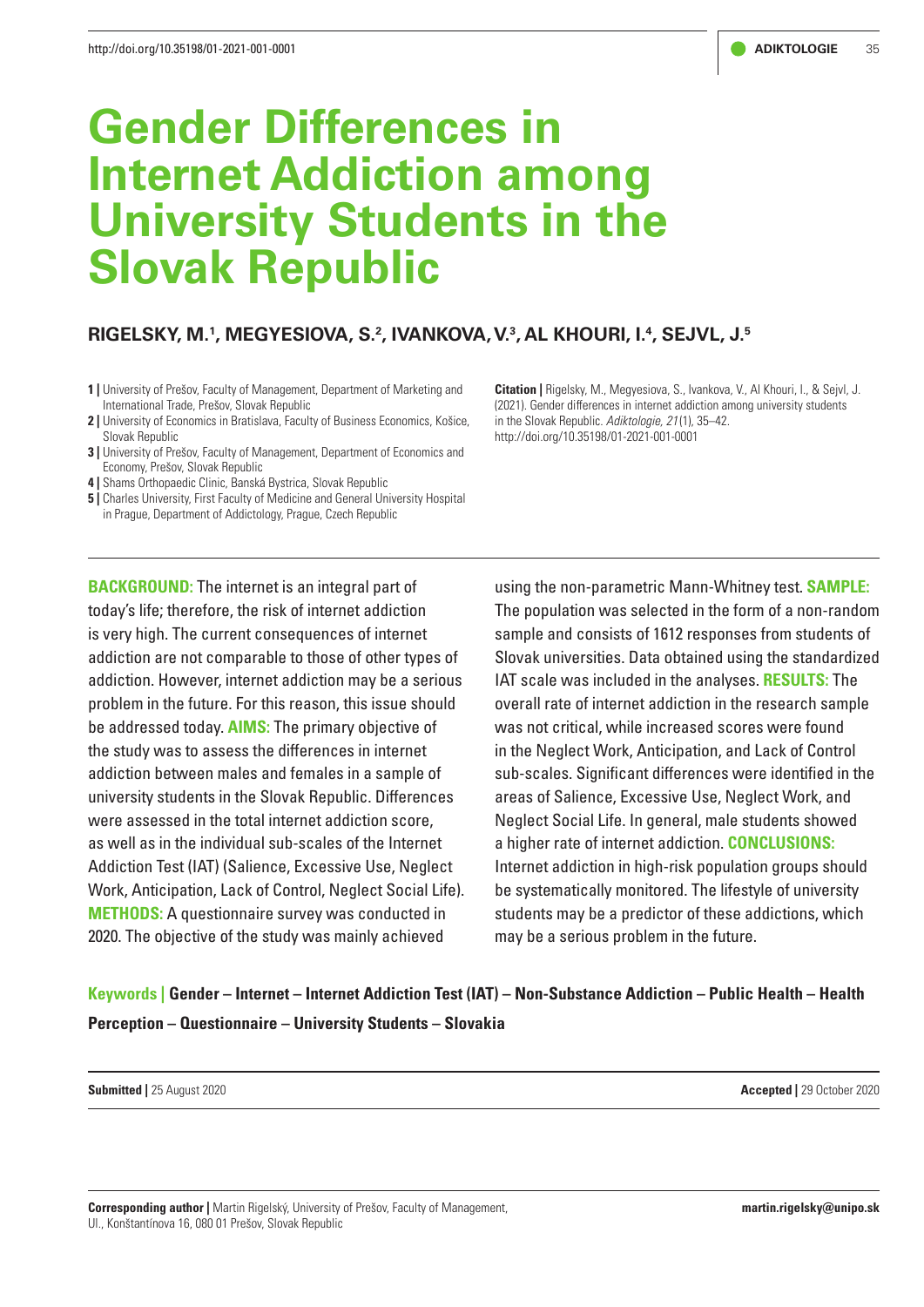# **• <sup>1</sup> INTRODUCTION AND THEORETICAL BACKGROUND**

Internet-related behavioural disorders are on the rise. In the field of addictology, public health policy focuses mainly on substance addictions, which are currently incomparably more destructive than non-substance addictions. However, this ratio may change with the development of technology and changes in work and private life.

The internet is not only a popular element of the present, but a ubiquitous part of people's lives. It is a place where users can find information and social contact, but also entertainment. The internet offers many benefits and opportunities, but also great threats and risks (Guan & Subrahmanyam, 2009; Levy & Strombeck, 2002; Vega-Almeida & Arencibia, 2019). In society as a whole, the line between healthy and problematic internet use is shifting every day, with the social identity of the individual being emphasized (Travaglino et al., 2020). This is especially evident for adolescents and young people who push the limits (Ooi et al., 2020); and therefore, the prevention of uncontrollable and harmful internet use among young people seems to be crucial, which is considered to be a major challenge (Echeburua & de Corral, 2010). University students are no exception and they are also considered a risk group, which is why many international studies dealing with problematic internet use and internet addiction focus on this population group (Chi et al., 2016; Christakis et al., 2011). The fact that university students are at risk is supported by the findings in the study conducted by Li et al. (2015), who found that the first perception of the problem of excessive internet use comes at an average age of 16, while US university students who have experienced excessive internet use also perceived its consequences, such as lack of sleep, academic underperformance, failure to exercise and to engage in personal social activities, negative affective states, and reduced ability to concentrate. In this population group, problematic internet use can be associated with many other dimensions of students' lives, such as lower learning satisfaction and poorer academic grades, but also depression, loneliness, and poorer physical health (Chen & Peng, 2008). Additionally, Javaeed et al. (2020) revealed that internet addiction is negatively associated with the academic performance of university students. At the same time, Aznar-Diaz et al. (2020) confirmed a significant and positive correlation between internet addiction and academic procrastination. These facts underline the importance of examining the prevalence of internet addiction among students in different countries, as knowledge of the current situation can help address this issue, which could have serious consequences in the future.

Internet addiction is an impulse control disorder and can be explained as excessive or poorly controlled preoccupations, urges, or behaviours related to computer use and internet access that lead to impairment or distress (Shaw & Black, 2008). This disorder can be properly detected using various diagnostic tools, one of which is the Internet Addiction Test (IAT). The IAT is a frequently used tool to reveal problematic internet use and internet addiction among people (Lu et al., 2020; Masi et al., 2020; Tsimtsiou et al., 2015). Many studies have shown its

usefulness in diagnosing internet addiction among university students too (Chang & Law, 2008). The author of this diagnostic tool, Young (2017), distinguishes six basic sub-scales on which the items of the questionnaire are based: (i) Salience, (ii) Excessive Use, (iii) Neglecting Work, (iv) Anticipation, (v) Lack of Control, and (vi) Neglecting Social Life. In her publication, the author describes these subscales as follows.

**Salience.** High scores for Salience-related items suggest that the respondent most probably feels preoccupied with the internet, hides his or her behaviour from others, and may display a loss of interest in other activities and/or relationships only to prefer more solitary time online. High scores also indicate that the respondent uses the internet as a form of mental escape from disturbing thoughts and may feel that life without the internet would be boring, empty, or joyless.

**Excessive Use.** High scores for Excessive Use-related items indicate that the respondent engages in excessive online behaviour and compulsive usage, and is intermittently unable to control his or her time online, which he or she hides from others. High scores also suggest that the respondent is very likely to become depressed, panicked, or angry if forced to go without the internet for an extended length of time.

**Neglect Work.** High scores for Neglect Work-related items suggest the respondent may view the internet as a necessary appliance akin to the television, microwave, or telephone. Job or school performance and productivity are most probably compromised as a result of the amount of time spent online and the respondent may become defensive or secretive about the time spent online.

**Anticipation.** High scores for Anticipation-related items indicate that the respondent most probably thinks about being online when not at the computer and feels compelled to use the internet when offline.

**Lack of Control.** High scores for Lack of Control-related items suggest that the respondent has trouble managing his or her online time, frequently stays online longer than intended, and others may complain about the amount of time he or she spends online.

**Neglect Social Life.** High scores for Neglect of Social Liferelated items indicate that the respondent most probably utilizes online relationships to cope with situational problems and/ or to reduce mental tension and stress. High scores also indicate that the respondent frequently forms new relationships with fellow-online users and uses the internet to establish social connections that may be missing in his or her life.

Omoyemiju and Popoola (2020) used the IAT in their study examining the prevalence of internet addiction among Nigerian students. The authors revealed that male students were more internet-addicted compared to their female counterparts. These findings are consistent with the findings revealed by Canan et al. (2012), who studied Turkish students, or Shao et al. (2018), who studied Chinese students. Young's diagnostic tool, the IAT, was used in a similar Chilean study, in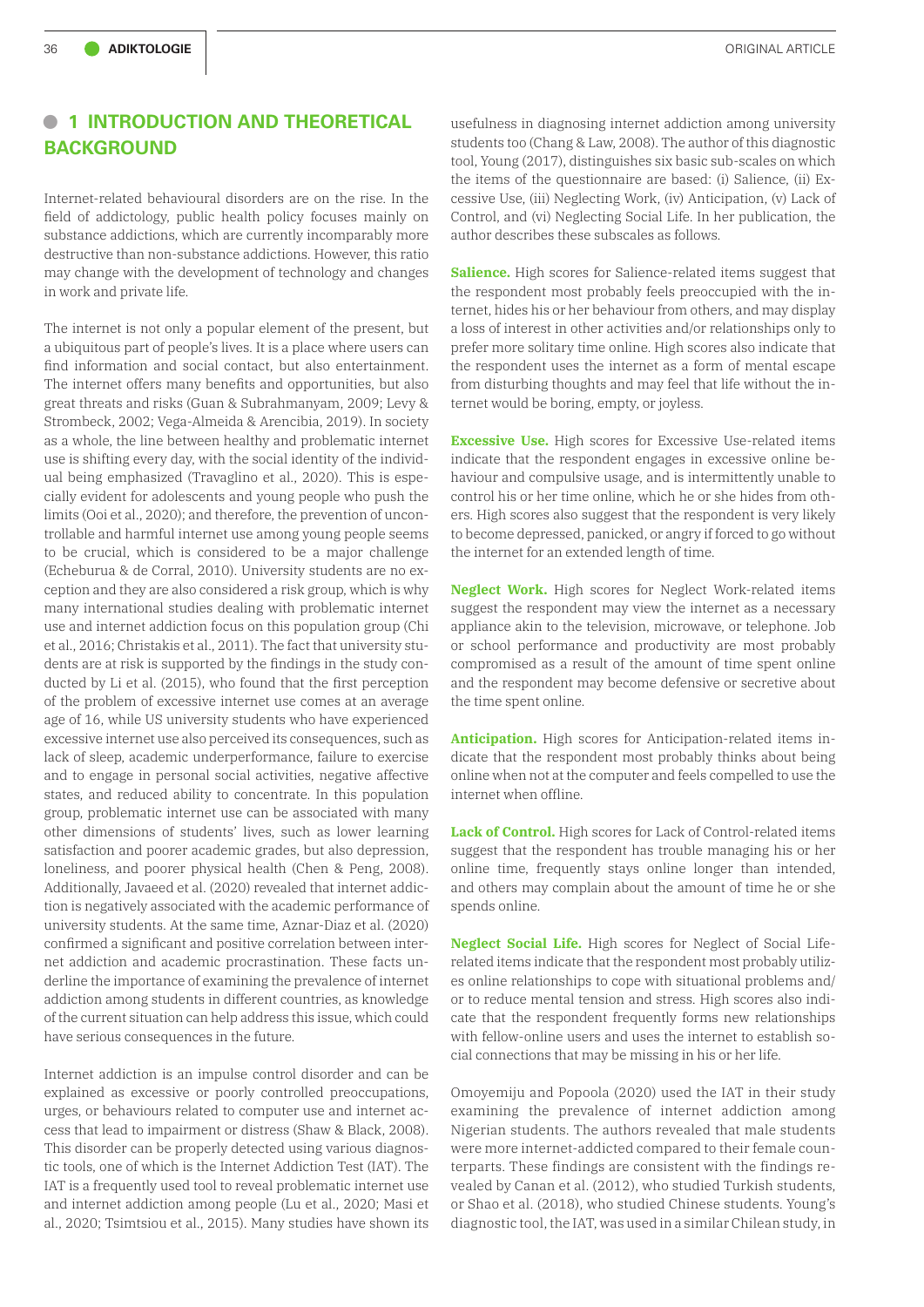which Berner et al. (2014) confirmed that internet addiction can be associated not only with depressive symptoms in students, but also with male gender. Ponce-Rojo et al. (2013) also consider the gender variable a significant factor in internet addiction, and their results again suggest that male students are more affected by internet addiction than female students are. In this regard, Tsitsika et al. (2014) examined seven European countries (Greece, Spain, Poland, Germany, Romania, the Netherlands, and Iceland) and found that the prevalence of dysfunctional internet behaviour was significantly higher among male adolescents than among their female counterparts. Durkee et al. (2012) also confirmed that pathological internet use correlates significantly with male gender in a sample of countries such as Austria, Estonia, France, Germany, Hungary, Ireland, Israel, Italy, Romania, Slovenia, Spain, and Sweden. Thus, there are many international studies confirming the fact that internet addiction varies by gender, and this disorder is more prevalent in male students (Chaudhari et al., 2015; Sayyah & Khanafereh, 2019). On the other hand, there are studies that do not confirm the predominance of males in internet addiction to such a clear extent as in the above-mentioned studies. In their Croatian study, Cernja et al. (2019) found gender differences in the IAT sub-scales among students aged between 15 and 20, and the findings showed higher scores of social problems in males, while females had higher scores in the sub-scale which represents the items related to neglecting work and lack of self-control. The fact that internet addiction is not just a matter of male dominance was proved by the results of Leung (2004), who confirmed that female students tend to be more addicted than male students. Furthermore, in European countries such as Poland, Slovenia, Estonia, and France, women were more vulnerable to internet addiction than men (Su et al., 2019). In contrast, the fact that there were no differences in the total IAT score between male and female students was confirmed by Khan et al. (2017). In the Slovak Republic, Orosová et al. (2014) did not find a significant effect of gender on generalized problematic internet use either. This discrepancy in the results of the studies can be explained by the findings revealed by Su et al. (2019), who confirmed that economic factors, internet availability, and social norms may be related to gender differences in internet addiction tendencies across countries. The authors also found that the effect of gender is smaller in countries with higher per capita GDP and higher internet penetration.

In their conclusion, many authors point to the urgent need to prevent internet addiction among different groups of the population, but especially young people; therefore, research on this issue can help implement effective interventions not only through public policies, but also through the approach of parents and educators, who shape the environment in which the individual develops (Vondrackova & Gabrhelik, 2016). On the evidence of the above-mentioned findings, it can be stated that research in this issue is more than welcome. Accordingly, the present study is devoted to the assessment of gender differences in internet addiction among university students. The purpose of this study is to provide information about the current situation in the Slovak Republic.

## **• <sup>2</sup> METHODOLOGY**

With an emphasis on the above-mentioned findings in the previous section, which provide essential information about gender differences in internet addiction, the primary objective of the study was to assess the differences in internet addiction between males and females in a sample of university students in the Slovak Republic. This objective was achieved on the basis of several analytical processes, including the application of descriptive statistics and the testing of differences in internet addiction between males and females in general, as well as for individual sub-scales.

A questionnaire survey was conducted in 2020. Data collection was performed on a sample of Slovak university students by a combination of selection based on quota selection. After irrelevant observations had been removed, the research sample consisted of 1612 observations (261 observations were removed because of their irrelevance). In terms of selection, the intention of the research was to include a sufficient number of all fields of study as well as all universities in the Slovak Republic (a very significant part was achieved – about 80%). The relevance of the observations was determined on the basis of the verification of the questionnaire items (verification item – a statement that one million has six zeros (a numerical expression was also given); exclusion items, obviously incorrectly answered items – conflicting opinions). In terms of the degree the students were studying for, the research sample represented the observations of students studying for their first degree (68.2%), students studying for their second degree (25.6%), students studying for their combined first and second degrees (2.4%), and students studying for their third degree (3.8%). Regarding their place of residence, 49.3% of the students were from the countryside, 11.6% from towns with up to 10,000 inhabitants, 31.5% from cities with 10,001–100,000 inhabitants, and 7.7% from cities with 100,001–1,000,000 inhabitants. From the point of view of gender, males accounted for 36.2% of the observations in the research sample and females for 63.8%.

The internet addiction scale consisted of several sub-scales defined on the basis of the standardized Internet Addiction Test (IAT) methodology, in which "Salience" is represented by five items (theoretical interval 0–25), "Excessive Use" also by five items (theoretical interval 0–25), "Neglect Work" by three items (theoretical interval 0–15), "Anticipation" by two items (theoretical interval 0–10), "Lack of Control" by three items (theoretical interval 0–15), and "Neglect Social Life" by two items (theoretical interval 0–10), and thus the IAT as a whole represents the sum of all the items that are included (Young, 2017).

The fulfilment of the above-mentioned objective required the application of several analytical processes, namely descriptive analysis (arithmetic mean (Mean), median (Median), standard deviation (Std. Dev.), minimum (Min), maximum (Max), interquartile range (IQR), skewness (Skewness), and kurtosis (Kurtosis)), as well as analysis of differences (Wilcoxon W). Box plots were used to visualize the results. The IBM SPSS statistics statistical software v. 26 (Armonk, New York, United States) was used for the analysis.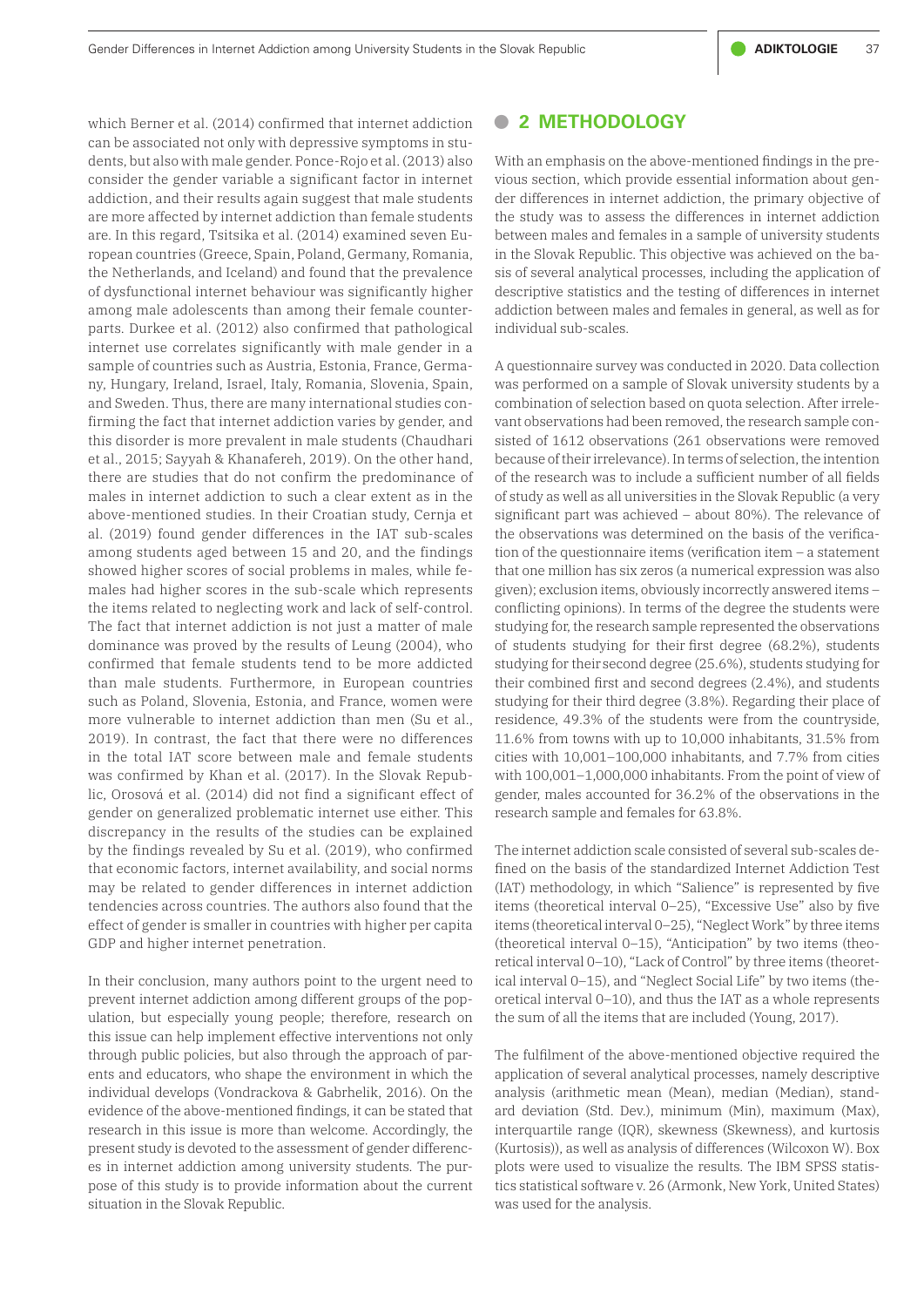#### **Table 1** | Descriptive statistics

| <b>Statistic</b> | <b>Salience</b>     | <b>Excessive</b><br>Use | Neglect<br><b>Work</b> | <b>Anticipation</b> | Lack of<br>Control  | <b>Neglect</b><br><b>Social Life</b> | <b>IAT</b>     |
|------------------|---------------------|-------------------------|------------------------|---------------------|---------------------|--------------------------------------|----------------|
| <b>Mean</b>      | 4.69                | 6.92                    | 5.00                   | 3.34                | 4.48                | 1.58                                 | 26.01          |
| <b>Median</b>    | $\overline{4}$      | 6                       | 5                      | 3                   | $\overline{4}$      | $\mathbf{1}$                         | 24             |
| Std. Dev.        | 3.90                | 3.84                    | 2.83                   | 1.84                | 3.05                | 1.38                                 | 13.41          |
| Min              | $\mathsf{O}\xspace$ | $\mathsf{O}\xspace$     | $\mathsf{O}\xspace$    | $\mathsf{O}\xspace$ | $\mathsf{O}\xspace$ | $\mathsf{O}$                         | $\mathsf{O}$   |
| <b>Max</b>       | 25                  | 23                      | 15                     | 10                  | 15                  | 10                                   | 90             |
| <b>IQR</b>       | 5                   | 5                       | $\overline{4}$         | 3                   | $\overline{4}$      | $\mathbf{1}$                         | 18             |
| <b>Skewness</b>  | 1.11                | 0.63                    | 0.58                   | 0.46                | 0.65                | 1.31                                 | 0.75           |
| <b>Kurtosis</b>  | 1.35                | 0.22                    | 0.12                   | 0.15                | $-0.03$             | 2.52                                 | 0.69           |
| <b>MALES</b>     |                     |                         |                        |                     |                     |                                      |                |
| <b>Mean</b>      | 5.50                | 7.41                    | 5.39                   | 3.38                | 4.57                | 1.92                                 | 28.16          |
| <b>Median</b>    | 5                   | 7                       | 5                      | 3                   | $\overline{4}$      | $\overline{2}$                       | 27             |
| Std. Dev.        | 4.14                | 4.07                    | 2.92                   | 1.92                | 3.10                | 1.46                                 | 14.08          |
| Min              | $\overline{0}$      | $\overline{0}$          | $\overline{0}$         | $\mathsf{O}\xspace$ | $\mathsf{O}\xspace$ | $\mathbf 0$                          | $\overline{2}$ |
| <b>Max</b>       | 25                  | 23                      | 15                     | 10                  | 14                  | $\overline{7}$                       | 90             |
| <b>IQR</b>       | 6                   | 5                       | $\overline{4}$         | 3                   | 5                   | $\overline{2}$                       | 18             |
| <b>Skewness</b>  | 1.00                | 0.63                    | 0.56                   | 0.55                | 0.70                | 1.00                                 | 0.80           |
| <b>Kurtosis</b>  | 1.31                | 0.40                    | 0.14                   | 0.34                | 0.06                | 0.91                                 | 0.95           |
| <b>FEMALES</b>   |                     |                         |                        |                     |                     |                                      |                |
| <b>Mean</b>      | 4.23                | 6.64                    | 4.77                   | 3.32                | 4.43                | 1.39                                 | 24.79          |
| <b>Median</b>    | $\overline{4}$      | 6                       | $\overline{4}$         | 3                   | $\overline{4}$      | $\mathbf{1}$                         | 23             |
| Std. Dev.        | 3.68                | 3.67                    | 2.76                   | 1.79                | 3.01                | 1.30                                 | 12.87          |
| <b>Min</b>       | 0                   | 0                       | $\overline{0}$         | $\mathsf{O}\xspace$ | $\mathsf{O}\xspace$ | $\Omega$                             | $\mathbf 0$    |
| <b>Max</b>       | 20                  | 19                      | 15                     | $10$                | 15                  | 10                                   | 85             |
| <b>IQR</b>       | 5                   | 5                       | $\overline{4}$         | 3                   | $\overline{4}$      | $\mathbf{1}$                         | 18             |
| <b>Skewness</b>  | 1.16                | 0.59                    | 0.57                   | 0.39                | 0.63                | 1.55                                 | 0.68           |
| <b>Kurtosis</b>  | 1.27                | $-0.07$                 | 0.07                   | $-0.03$             | $-0.10$             | 4.25                                 | 0.33           |

## **• <sup>3</sup> RESULTS**

The following text and calculations represent the processes leading to the fulfilment of the main objective. The whole section devoted to analyses and results is divided into two successive parts. The first part presents the basic outputs of the descriptive analysis, and the second part is devoted to testing gender differences in the analysed constructs of addictive behaviour on the internet.

The essence of the descriptive statistics presented in *Table 1* is to define and characterize more clearly the structure of the variables entering the analyses. As mentioned in the methodological section, the individual IAT sub-scales could not be compared with each other, as these sub-scales consisted of the sums of different numbers of items. The gender comparison of outputs makes the most sense in this case. When interpreting the mean values, it is necessary to keep in mind that the higher the value of the output, the greater the intensity of the internet addiction. In the comparison of males and females, the variability represented by the standard deviation acquires lower values in the case of females, and thus their responses were

more consistent, i.e. the responses of the females differed less from each other, as confirmed by the IQR value. Skewness and Kurtosis values outside the range of -1 to 1 indicate some deviations from the normal statistical distribution.

*Table 2* provides the outputs of internet addiction testing between gender categories. On the basis of the outputs of the p-value (<0.001), a significant difference (inequality) between males and females can be confirmed. *Figure 1* shows the direction of this difference.

#### **Table 2** | Gender differences in internet addiction

| <b>Test Statistics</b> | IAT       |
|------------------------|-----------|
| Wilcoxon W             | 787483.50 |
| Sig.                   | < 0.001   |

As expected from the outputs of the descriptive analysis, the box plots show a higher rate of internet addiction for the males than for the females. The following part of the study deals with the analysis of the individual sub-scales of internet addiction.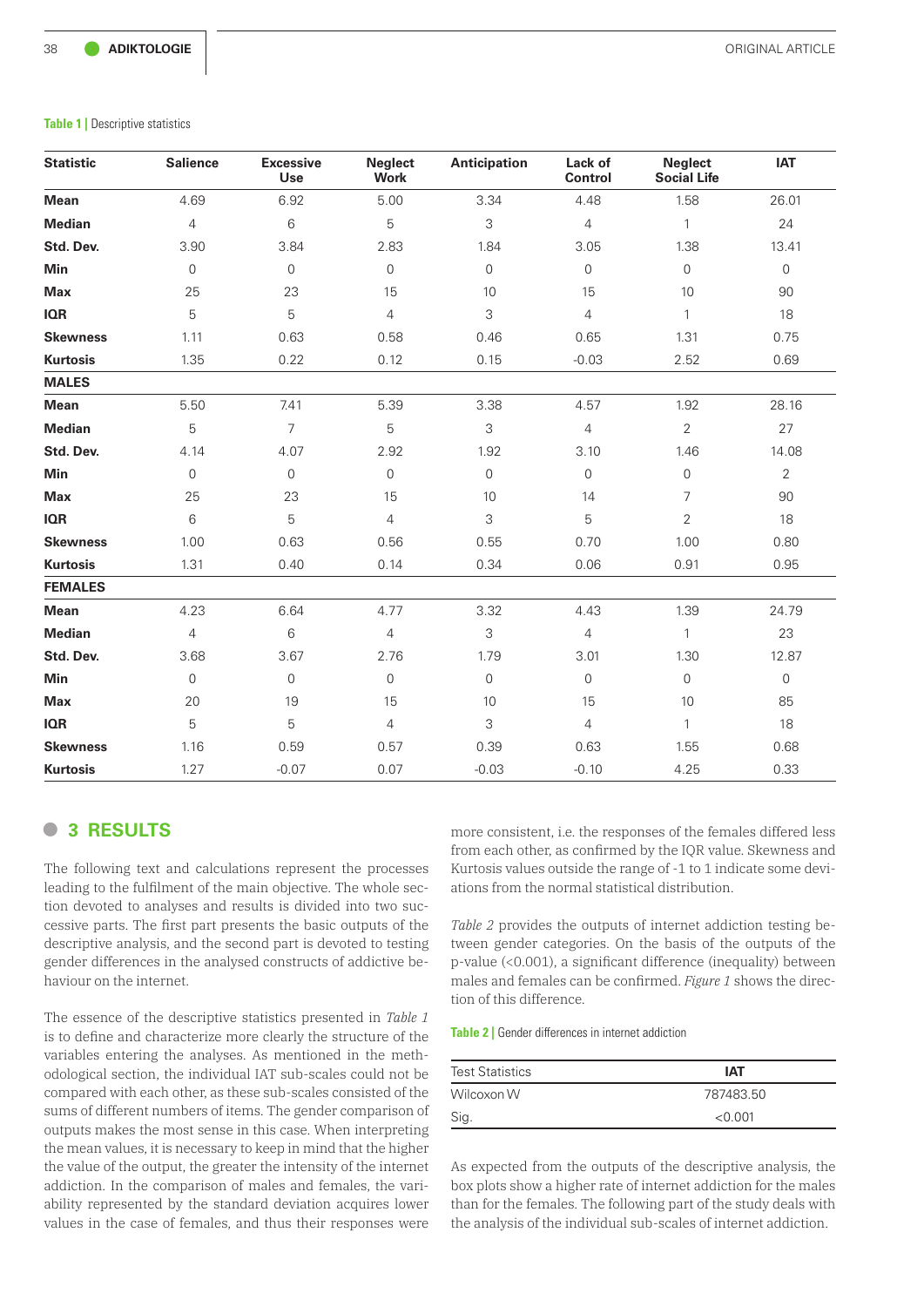**Figure 1** | Box plots – gender differences in internet addiction



When interpreting the output of the difference analysis presented in *Table 3,* it is necessary to focus on the "Sig." column, which shows the asymptotic significance, i.e. the p-value. Values higher than 0.05 were found only in two cases (p-value: Anticipation = 0.775; Lack of Control = 0.501). In the other four cases, it is possible to speak of a demonstrable difference (inequality) between males and females.

*Table 3* showed significant differences in the four cases of the IAT sub-scales; these cases are shown in *Figure 2.* On the evidence of the outputs, the male students showed a higher intensity of internet addiction. Of these cases, the greatest difference was found in the Neglect Social Life sub-scale. In addition to outliers (small circle), the Neglect Social Life box plot also shows extreme values marked with a star.

**Figure 2** | Box plots – gender differences in sub-scales of internet addiction

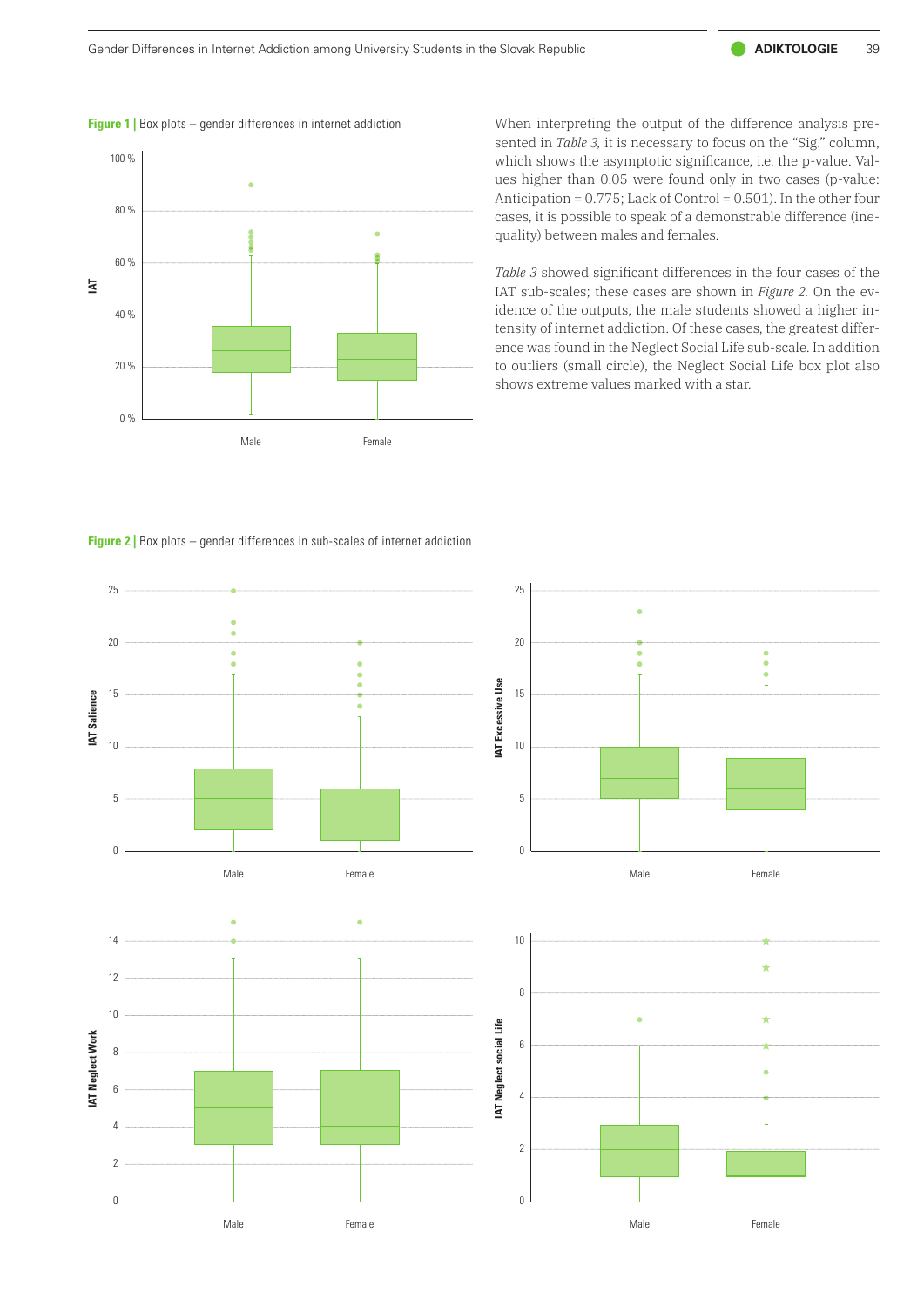#### **Table 3** Gender differences in sub-scales of internet addiction

| Sub-scale IAT       | <b>Wilcoxon W</b> | Sig.  |
|---------------------|-------------------|-------|
| Salience            | 771318            | 0.000 |
| Excessive Use       | 796577            | 0.000 |
| Neglect Work        | 792986            | 0.000 |
| Anticipation        | 826551            | 0.775 |
| Lack of Control     | 823072            | 0.501 |
| Neglect Social Life | 762608            | 0.000 |
|                     |                   |       |

## **• <sup>4</sup> DISCUSSION AND CONCLUSION**

Internet addiction is a modern phenomenon, caused mainly by globalization, technological progress, and the development of innovations. Young people represent a group that is at particular risk because of this phenomenon and its consequences (Echeburua & de Corral, 2010). It should also be noted that no significant changes in the limitations of information and communication technologies are expected in the future; on the contrary, there is a presumption of their expansion. Similarly, there may be concerns about an increase in behavioural disorders associated with internet addiction. In this context, the risks to physical health (Flisher, 2010; Nazik & Gunes, 2019) and mental health (Cerniglia et al., 2017; Tural Hesapcioglu & Yesilova, 2020) should not be forgotten. For this reason, internet addiction in high-risk population groups should be systematically monitored. The lifestyle of university students can be a predictor of this addiction, which may be a serious problem in the future. Therefore, the present study focuses on this population group.

The main objective of the study was to assess the differences in internet addiction between males and females in a sample of university students in the Slovak Republic. A further purpose of the research was to assess these differences in general terms as well as in the specific constructs of internet addiction in order to provide information about the current situation in the Slovak Republic.

Using basic descriptive analysis, it was found that the mean values of the results generally indicate acceptable outputs, as the rate of intensity of internet addiction is not alarming. On the other hand, it would not be sensible to ignore this health problem and pretend that there is no internet addiction among students. Higher scores were found for three sub-scales of the IAT, namely Neglect Work, Anticipation, and Lack of Control. The results also show that the male students generally had higher internet addiction scores than the female students. A statistically significant difference between males and females in the total IAT rate was confirmed and it can be concluded that the male students showed a higher rate of internet addiction. These results are consistent with some of the previous research conducted by Canan et al. (2012), Chaudhari et al. (2015), Omoyemiju and Popoola (2020), Ponce-Rojo et al. (2013), Sayyah and Khanafereh (2019), and Shao et al. (2018). However, this fact has not been confirmed in every similar study and there is evidence of female dominance in internet

addiction (Leung, 2004). Additionally, Khan et al. (2017) did not confirm any gender differences in the total IAT score in their study. These discrepancies may be related to economic factors, internet availability, and social norms in countries (Su et al., 2019). When the individual sub-scales of the IAT were assessed, significant differences were found for Salience, Excessive Use, Neglect Work, and Neglect Social Life. Again, it can be stated that in the case of the individual sub-scales too, the male students showed a significantly higher degree of internet addiction. On the other hand, there was no difference for Anticipation and Lack of Control. These findings can be compared with the findings of Cernja et al. (2019), who also confirmed gender differences for the IAT subscales, but in their results, the females showed higher scores on the variables related to neglecting work and lack of self-control.

Information on non-substance types of addiction, especially internet addiction, is hardly distributed at all among university students. This lack of information can be perceived very negatively, especially with an emphasis on the possible threat of internet addiction. In some cases, addicted people are aware of their problem, but do not have the courage to talk about it in person. In this case, the internet can also be useful, as it can offer a lot of space for content which should focus on help and support for internet addicts. Creating such content is very important, because this form is the one that is closest to addicts. Helpdesks, non-profit organizations, and professionals who can provide guidance on how to tackle this issue in people's lives should also be fully promoted on the internet. Of course, these non-profit organizations and prevention and education should be properly supported by the state. At the same time, efforts in this area of internet addiction should be more oriented towards men.

Potential limitations include the fact that the data was obtained during the SARS-CoV-2 pandemic. Nevertheless, the research sample can be considered representative and valid. Future research will focus on proving differences in terms of other socio-economic characteristics. It is also planned to examine this issue among other groups of the population, not only among university students.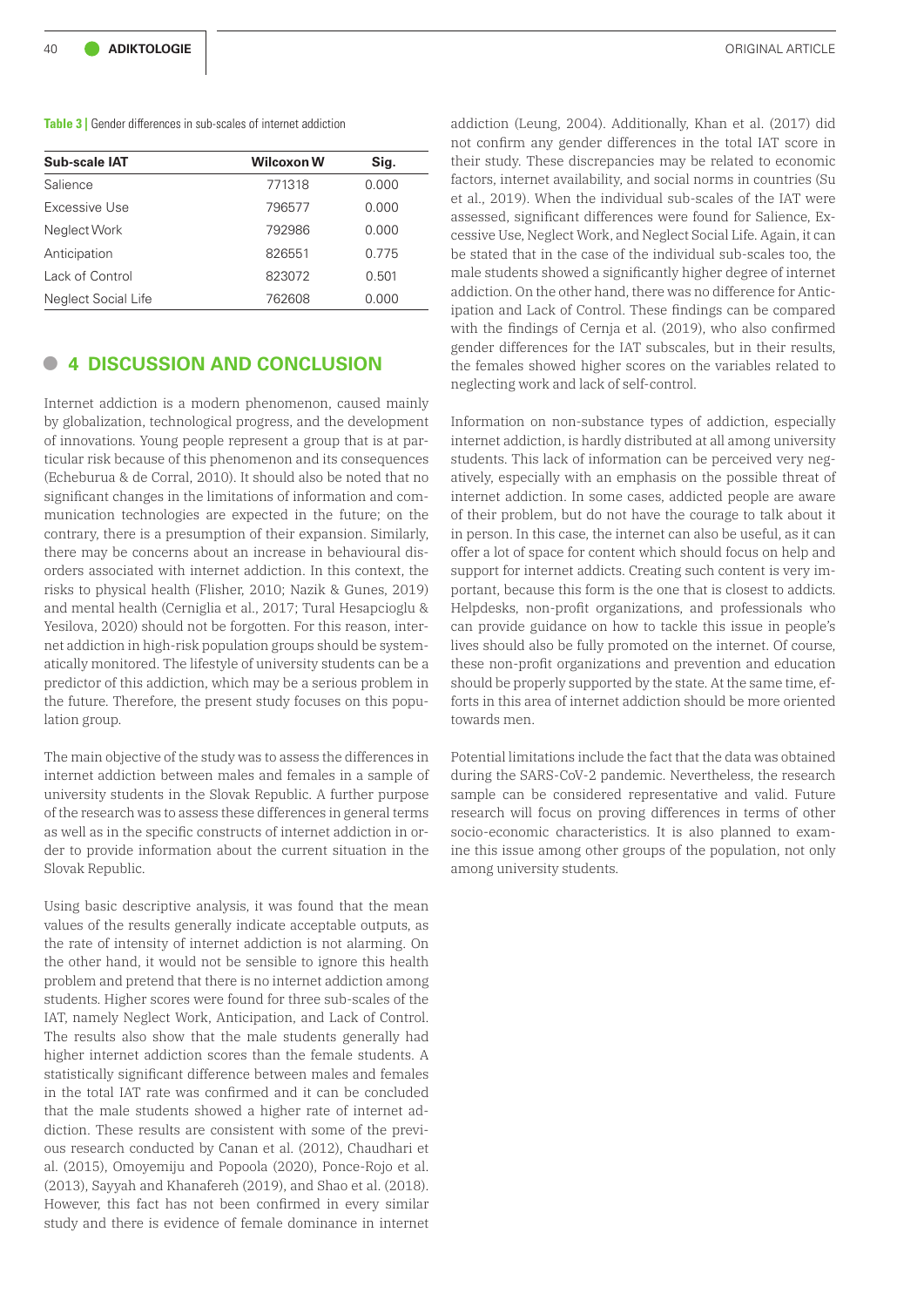

**Acknowledgments:** We thank the university students, without whom the research would not be possible. We would also like to thank the university representatives and scientific, pedagogical, and administrative workers, who were very helpful in distributing the questionnaire.

**Authors' contributions:** Conceptualisation: Silvia Megyesiová; Data curation: Martin Rigelský and Viera Ivanková; Methodology: Martin Rigelský; Formal analysis: Martin Rigelský; Results: Viera Ivanková; Visualisation: Jaroslav Šejvl and Ihsan Al Khouri; Final edition: Martin Rigelský, Silvia Megyesiová and Viera Ivanková. All authors have read and agreed to the published version of the manuscript.

**Declaration of interest:** Authors declare that they do not have any competing financial, professional, or personal interests from other parties.

### **REFERENCES**

Aznar-Diaz, I., Romero-Rodriguez, J. M., Garcia-Gonzalez, A., & Ramirez-Montoya, M. S. (2020). Mexican and Spanish university students' internet addiction and academic procrastination: Correlation and potential factors. *Plos One, 15* (5), e0233655.<https://doi.org/10.1371/journal.pone.0233655>

Berner, J. E., Santander, J., Contreras, A. M., & Gomez, T. (2014). Description of internet addiction among Chilean medical students: A cross-sectional study. *Academic Psychiatry, 38* (1), 11–14. https://doi.org/10.1007/s40596-013-0022-6

Canan, F., Ataoglu, A., Ozcetin, A., & Icmeli, C. (2012). The association between internet addiction and dissociation among Turkish college students. *Comprehensive Psychiatry, 53* (5), 422–426. <https://doi.org/10.1016/j.comppsych.2011.08.006>

Cerniglia, L., Zoratto, F., Cimino, S., Laviola, G., Ammaniti, M., & Adriani, W. (2017). Internet addiction in adolescence: Neurobiological, psychosocial and clinical issues. *Neuroscience & Biobehavioral Reviews, 76,* 174–184. <https://doi.org/10.1016/j.neubiorev.2016.12.024>

Cernja, I., Vejmelka, L., & Rajter, M. (2019). Internet addiction test: Croatian preliminary study. *BMC Psychiatry, 19* (1), 388. <https://doi.org/10.1186/s12888-019-2366-2>

Chang, M. K., & Law, S. P. M. (2008). Factor structure for Young's Internet Addiction Test: A confirmatory study. *Computers in Human Behavior, 24* (6), 2597–2619. <https://doi.org/10.1016/j.chb.2008.03.001>

Chaudhari, B., Menon, P., Saldanha, D., Tewari, A., & Bhattacharya, L. (2015). Internet addiction and its determinants among medical students. *Industrial Psychiatry Journal, 24* (2), 158–162.<https://doi.org/10.4103/0972-6748.181729>

Chen, Y. F., & Peng, S. S. (2008). University students' internet use and its relationships with academic performance, interpersonal relationships, psychosocial adjustment, and self-evaluation. *Cyberpsychology & Behavior, 11* (4), 467–469.<https://doi.org/10.1089/cpb.2007.0128>

Chi, X., Lin, L., & Zhang, P. (2016). Internet addiction among college students in China: Prevalence and psychosocial correlates. *Cyberpsychology Behavior and Social Networking, 19* (9), 567–573. https://doi.org/10.1089/cyber.2016.0234

Christakis, D. A., Moreno, M. M., Jelenchick, L., Myaing, M. T., & Zhou, C. (2011). Problematic internet usage in US college students: A pilot study. *BMC Medicine, 9,* 77.<https://doi.org/10.1186/1741-7015-9-77>

Durkee, T., Kaess, M., Carli, V., Parzer, P., Wasserman, C., Floderus, B., Apter, A., Balazs, J., Barzilay, S., Bobes, J., Brunner, R., Corcoran, P., Cosman, D., Cotter, P., Despalins, R., Graber, N., Guillemin, F., Haring, C., Kahn, J. P., . . . Wasserman, D. (2012). Prevalence of pathological internet use among adolescents in Europe: Demographic and social factors. *Addiction, 107* (12), 2210–2222. https://doi.org/10.1111/j.1360-0443.2012.03946.x

Echeburua, E., & de Corral, P. (2010). Addiction to new technologies and to online social networking in young people: A new challenge. *Adicciones, 22* (2), 91–95. <https://doi.org/10.20882/adicciones.196>

Flisher, C. (2010). Getting plugged in: An overview of internet addiction. *Journal of Paediatrics and Child Health, 46* (10), 557–559. <https://doi.org/10.1111/j.1440-1754.2010.01879.x>

Guan, S. S. A., & Subrahmanyam, K. (2009). Youth Internet use: Risks and opportunities. *Current Opinion in Psychiatry, 22* (4), 351–356. <https://doi.org/10.1097/YCO.0b013e32832bd7e0>

Javaeed, A., Jeelani, R., Gulab, S., & Ghauri, S. K. (2020). Relationship between internet addiction and academic performance of undergraduate medical students of Azad Kashmir. *Pakistan Journal of Medical Sciences, 36* (2), 229–233. <https://doi.org/10.12669/pjms.36.2.1061>

Khan, M. A., Shabbir, F., & Rajput, T. A. (2017). Effect of gender and physical activity on internet addiction in medical students. *Pakistan Journal of Medical Sciences, 33* (1), 191–194. <https://doi.org/10.12669/pjms.331.11222>

Leung L. (2004). Net-generation attributes and seductive properties of the internet as predictors of online activities and internet addiction. *Cyberpsychology & Behavior, 7* (3), 333–348. <https://doi.org/10.1089/1094931041291303>

Levy, J. A., & Strombeck, R. (2002). Health benefits and risks of the internet. *Journal of Medical Systems, 26* (6), 495–510. <https://doi.org/10.1023/A:1020288508362>

Li, W., O'Brien, J. E., Snyder, S. M., & Howard, M. O. (2015). Characteristics of internet addiction/pathological internet use in US university students: A qualitative-method investigation. *Plos One, 10* (2), e0117372. <https://doi.org/10.1371/journal.pone.0117372>

Lu, X., Yeo, K. J., Guo, F., & Zhao, Z. (2020). Factor structure and a multiple indicators multiple cause model of internet addiction test: The effect of sociodemographic and internet use variables. *Current Psychology, 39* (3), 769–781. <https://doi.org/10.1007/s12144-019-00234-9>

Masi, G., Berloffa, S., Muratori, P., Paciello, M., Rossi, M., & Milone, A. (2020). Internet addiction disorder in referred adolescents: A clinical study on comorbidity. *Addiction Research & Theory.* <https://doi.org/10.1080/16066359.2020.1772242>

Nazik, F., & Gunes, G. (2019). Problematic internet usage and healthy lifestyle behaviors in university students. *Cukurova Medical Journal, 44,* 41–48. <https://doi.org/10.17826/cumj.533376>

Omoyemiju, M. A., & Popoola, B. I. (2020). Prevalence of internet addiction among students of Obafemi Awolowo University, Ile-Ife, Nigeria. *British Journal of Guidance & Counselling.* <https://doi.org/10.1080/03069885.2020.1729339>

Ooi, C. Y., Mooi, C. S., Ali, N., Sidek, S. K. H., Amat, A., Yatim, Y., Yahaya, Z., Shamsuddin, N., Ibrahim, I., Majid, F. A., Othman, F. S., Zakaria, N. S., Abidin, A., & Talib, N. H. (2020). Prevalence and factors associated with internet addiction among adolescents in Malaysia: A cross-sectional study. *Journal of Indian Association for Child and Adolescent Mental Health, 16* (2), 33–44.